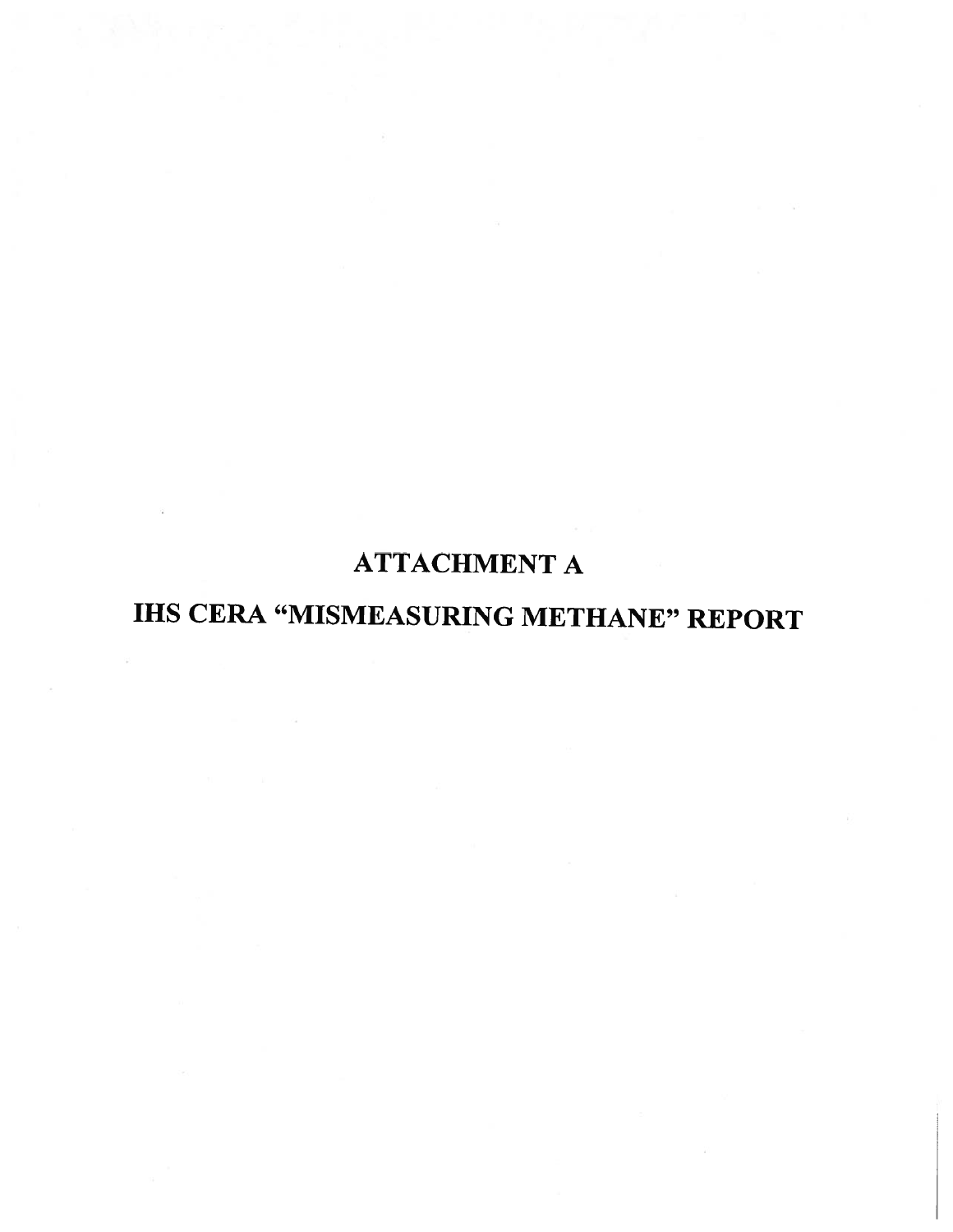# Mismeasuring Methane

Estimating Greenhouse Gas Emissions from Upstream Natural Gas Development

PRIVATE REPORT

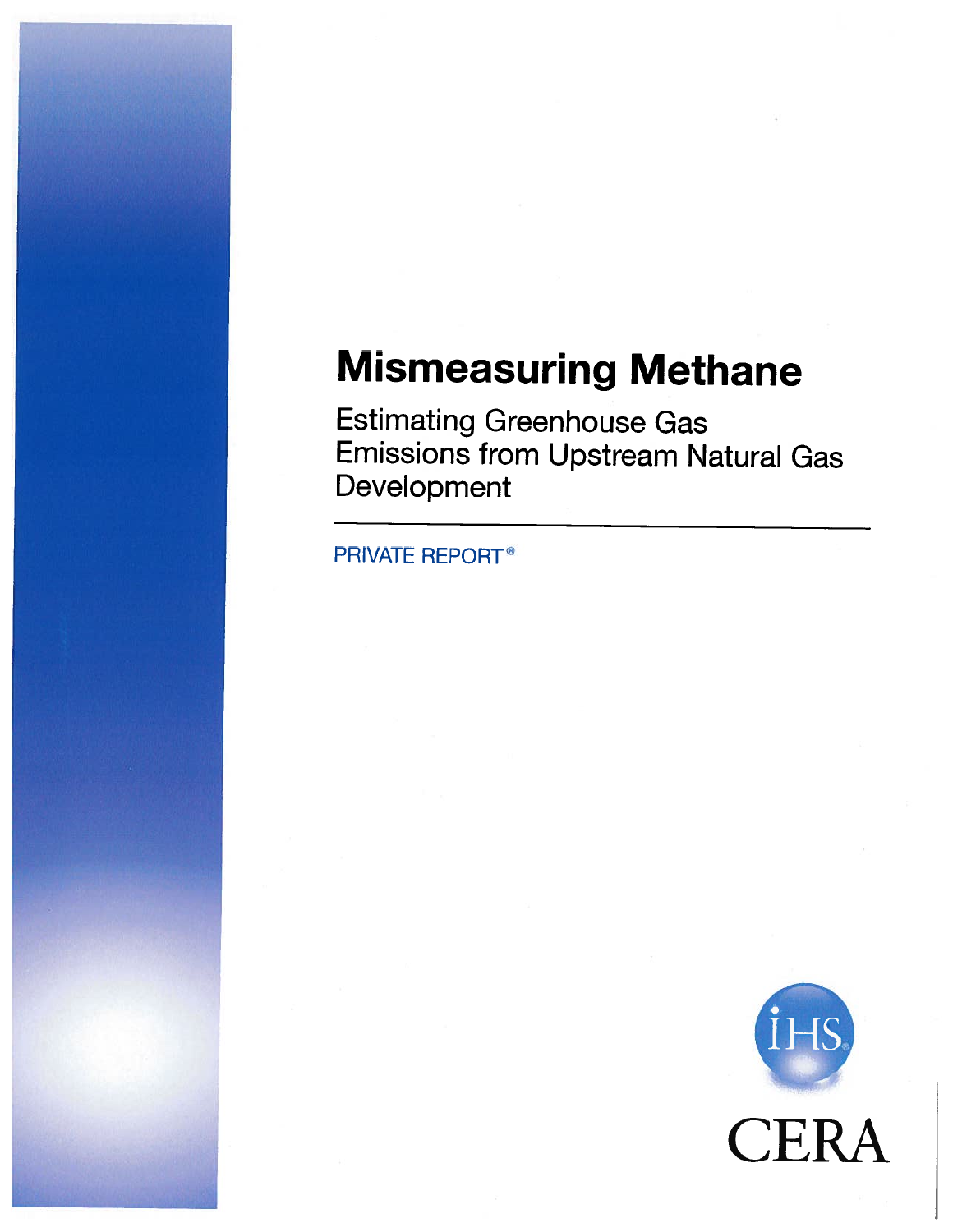#### ABOUT THE AUTHORS

MARY LASHLEY BARCELLA, IHS CERA Director, follows North American natural gas markets, focusing on long-<br>term outlooks, pricing, economics, and policy. Recent research includes water issues in natural gas production,<br>scenar Multiclient Study Fueling North America's Energy Future. Dr. Barcella has 30 years' experience in energy market, policy, regulatory, investment, and geopolitical analysis, as well as macroeconomic forecasting. She has prov consulting services to government and industry clients focusing on natural gas pipeline regulation, energy market analysis, and energy modeling and statistics. Before joining IHS CERA she held positions at the American Pet the American Economic Association. Dr. Barcella holds a BA magna cum laude from Vanderbilt University and an MA and a PhD in economics from the University of Maryland.

**SAMANTHA GROSS, IHS CERA Director, specializes in helping energy companies navigate the complex intersection** of policy, environment, and technology. She is the manager of IHS CERA's Global Energy service. She led the env international climate change negotiations, US vehicle fuel efficiency regulations, and the California low-carbon<br>fuel standard. Before joining IHS CERA she was a Senior Analyst with the Government Accountability Office. He

SURYA RAJAN, IHS CERA Director, is an expert on North American natural gas supply. Mr. Rajan has more than 20 years of energy industry experience across the value chain in many sectors, including upstream exploration and p connected with the gas industry through ongoing research, analysis, publications and presentations, and participation in industry forums. His interests and analyses have included strategic workforce issues, international c held senior posts with Marathon Oil Corporation and Schlumberger. Mr. Rajan is a certified Project Management<br>Professional. He is an active member of the Society of Petroleum Engineers, where he serves on the Digital Energ

We welcome your feedback regarding this IHS CERA report or any aspect of IHS CERA's research, services, studies, and events. Please contact us at info@ihscera.com or +1 800 IHS CARE (from North American locations) or at customer.support@ihs.com or ÷44 (0) <sup>1344</sup> <sup>328</sup> <sup>300</sup> (from outside North America).

For clients with access to IHSCERA.com, the following features related to this report may be available online: downloadable data (excel file format); downloadable, full-color graphics; author biographies; and the Adobe PDF version of the complete report.

TERMS OF USE. The accompanying materials were prepared by IHS CERA Inc., and are not to be redistributed or reused in any manner without prior<br>written consent, with the exception of client internal distribution as describe the public; and (b) content distributed within the client organization must display IHS CERA's legal notices and attributions of authorship. Some<br>Information supplied by IHS CERA may be obtained from sources that IHS CERA as to accuracy or completeness. Absent <sup>a</sup> specific agreement to the contrary. IHS CERA has no Obligation to update any content or information provided to a client. © 2011, All rights reserved, IHS CERA Inc., 55 Cambridge Parkway, Cambridge, Massachusetts 02142, USA. No portion of<br>this report may be reproduced, reused, or otherwise distributed in any form without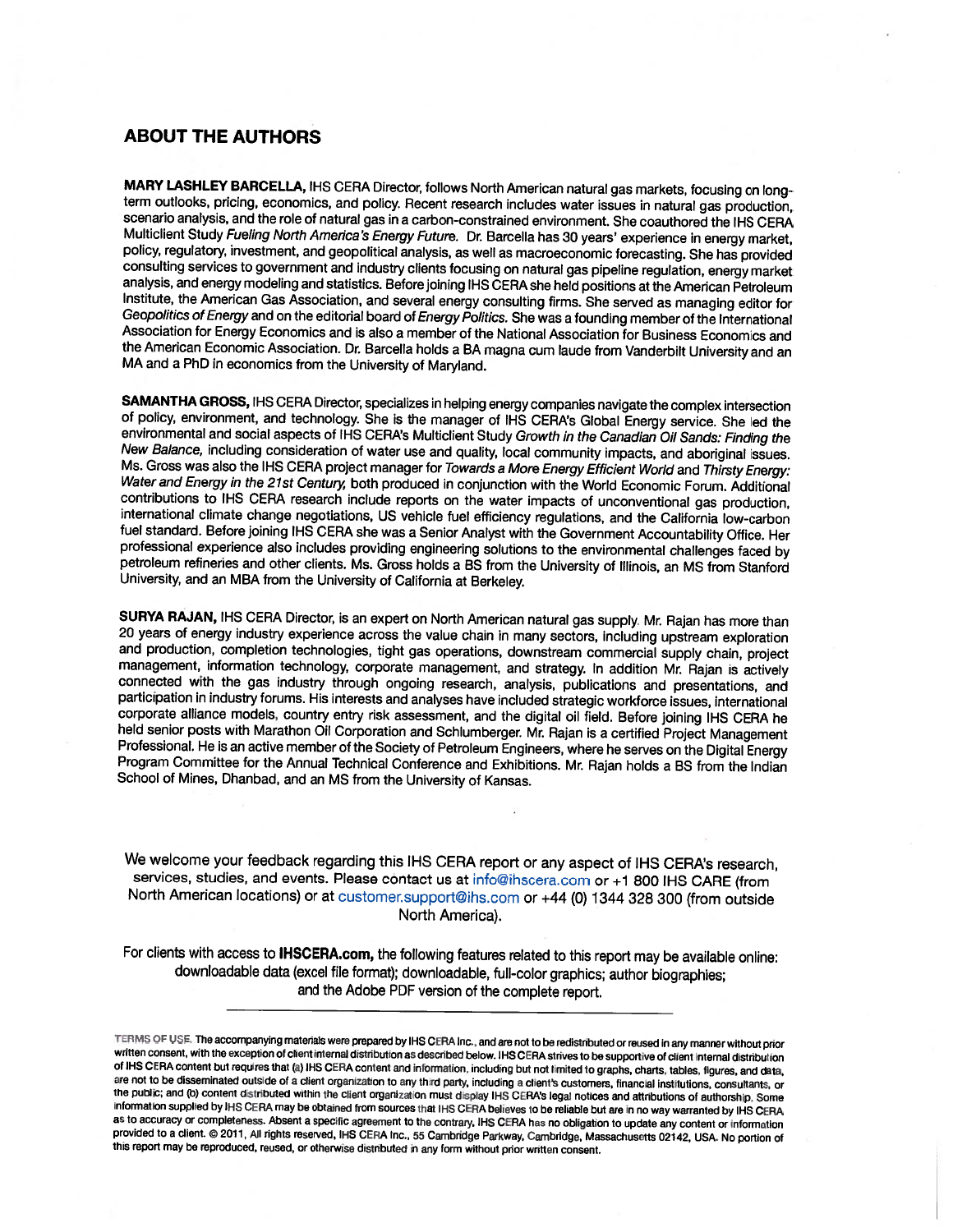# MISMEASURING METHANE: ESTIMATING GREENHOUSE GAS EMISSIONS FROM UPSTREAM NATURAL GAS DEVELOPMENT

#### KEY IMPLICATIONS

Although natural gas is acknowledged to be the cleanest-burning fossil fuel owing to its low carbon content, attention has recently focused on upstream emissions of methane during well drilling, testing, and completion op

- • EPA's current methodology for estimating gas field methane emissions is not based on methane emitted during well completions, but paradoxically is based on a data sample of methane captured during well completions.
- The assumptions underlying EPA's methodology do not reflect current industry practices.<br>As a result, its estimates of methane emissions are dramatically overstated and it would be unwise to use them as a basis for policyma
- If methane emissions were as high as EPA and Howarth assume, extremely hazardous conditions would be created at the well site. Such conditions would not be permitted by industry or regulators. For this reason, if no other,
- EPA has proposed additional regulation of hydraulically fractured gas wells under the Clean Air Act. For the most part, the proposed regulations are already standard industry practice and are unlikely to significantly redu upstream natural gas development.

—August 2011



) 2011, All rights reserved, It-IS CERA Inc. No portion of this report may be reproduced, reused, or otherwise distributed in any form without prior written consent.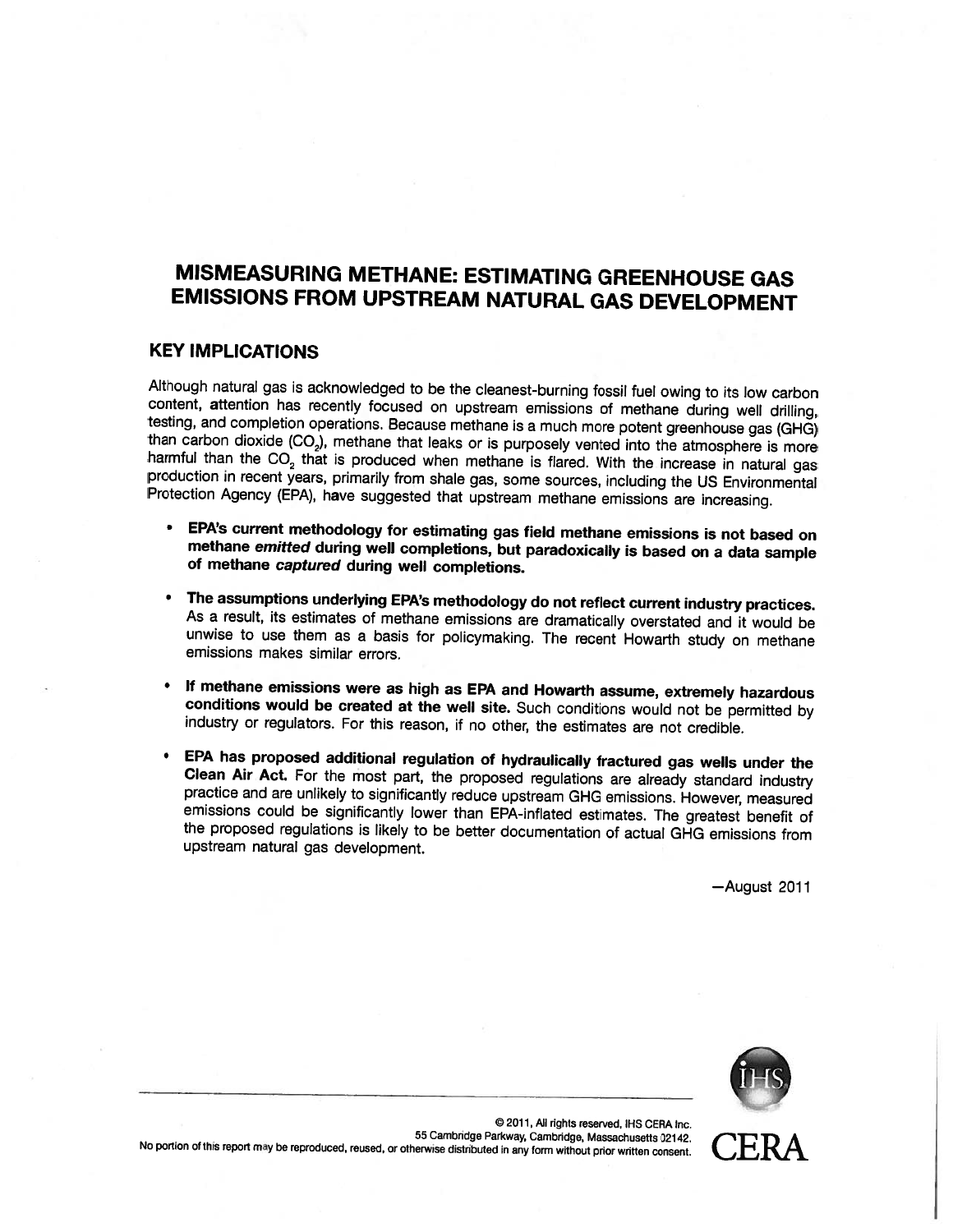## MISMEASURING METHANE: ESTIMATING GREENHOUSE GAS EMISSIONS FROM UPSTREAM NATURAL GAS DEVELOPMENT

by Mary Lashley Barcella, Samantha Gross, and Surya Rajan.

#### METHANE: THE NEW FOCUS OF UPSTREAM EMISSIONS

Natural gas is widely recognized as the cleanest-burning fossil fuel. After processing, natural gas combustion emits no particulates and only half as much carbon dioxide  $(CO<sub>n</sub>)$  as coal. Recently, however, attention has focused on the question of methane emissions from gas wells, processing <sup>p</sup>lants, <sup>p</sup>ipelines, and distribution networks. Methane is the largest componen<sup>t</sup> of natural gas, and methane emissions are of particular concern as it is a much more potent greenhouse gas (GHG) than CO<sub>2</sub>, with a global warming potential (GWP) estimated at 25 times that of CO,.\*

Methane and CO<sub>2</sub> are the most important GHGs emitted from upstream natural gas operations. Methane is sometimes released to the atmosphere in small quantities before the well has been connected to a pipeline. Direct release of methane to the atmosphere is called venting. More often, methane is burned off at the well site, releasing CO, into the atmosphere in an operation known as *flaring*.

Production of natural gas from unconventional formations, including shale and tight sands, is increasing rapidly in North America. <sup>A</sup> single unconventional well typically produces much more gas (both initially and over its lifetime) than <sup>a</sup> conventional well, raising concerns that methane is being released into the atmosphere in greater quantities than in the past. Although emissions downstream of the wellhead are also of concern, much of the recent controversy has centered on emissions during well drilling, testing, and completion, and these operations are the focus of this Private Report.

#### SOURCES OF GHG EMISSIONS DURING WELL DRILLING AND COMPLETION

Understanding potential GHG emissions from well drilling and completion requires an understanding of the basic procedures of natural gas development. This section summarizes the process and the potential for emissions throughout.

During the process of drilling and completing <sup>a</sup> well, producers have three fundamental concerns:

 Safety. Natural gas is highly flammable. In the presence of ignition sources, such as electric devices, operating engines and machinery, or sparks, it can ignite. In certain concentrations mixed with air or in an enclosed space it can even explode. Any stray gas escaping to the atmosphere presents an imminent safety hazard to all people and equipment on location.

The Intergovernmental Panel on Climate Change has increased its estimates of the GWP of methane from <sup>21</sup> times that of CO<sub>2</sub> in its second scientific assessment report published in 1995 to 25 times that of CO<sub>2</sub> in its fourth SAR published in 2008. The US Environmental Protection Agency (EPA) results discussed in this report still use a GWP of 2!.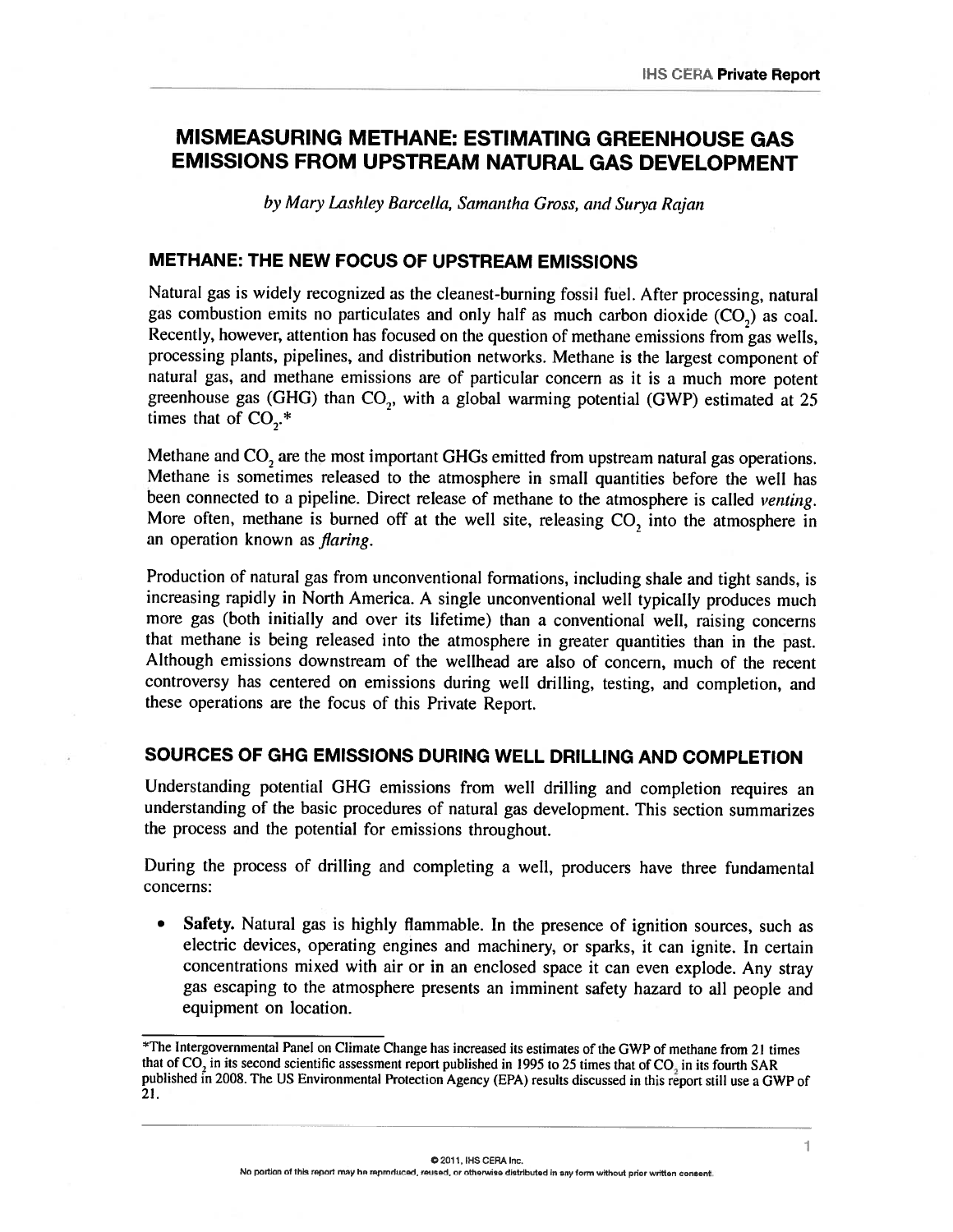- Health. Natural gas poses health risks. Some constituents, such as ethane and propane, are heavier than air and can pool in shallow depressions. If natural gas is inhaled, reduced oxygen content can cause dizziness, fatigue, nausea, headache, and irregular breathing, and in severe cases loss of consciousness through asphyxia or even death. For humans and wildlife around <sup>a</sup> well location, the presence of natural gas in the atmosphere presents <sup>a</sup> serious health hazard.
- Economics. Millions of dollars are invested in drilling and completing an oil or gas well—as much as \$10 million for a shale gas well. All produced hydrocarbons represent potential return on that investment. Whenever possi hit of produced gas by diverting to sales rather than allowing potential earnings to he lost.

In addition, owing to the higher GWP of methane, reducing methane emissions serves an important environmental goal as well the immediate goals of protecting people and property.

For all these reasons, releases of natural gas are carefully managed and minimized throughout the process of drilling and completing <sup>a</sup> well.

- •**Drilling.** Very little gas makes it to the surface during the drilling process, and that gas is captured and flared off. The drilling "mud" that cools the bit and lifts cuttings to the surface is also designed to prevent wellbore from the reservoir, it would be dangerous if any oil and gas were released on surface. To prevent this from happening, <sup>a</sup> blowout preventer (BOP) is installed on the surface. <sup>A</sup> BOP stack is designed to contain any pressure that does reach the surface, and this pressure is relieved by diverting stray gas to <sup>a</sup> flare stack. <sup>A</sup> controlled flame at the flare stack releases  $CO<sub>2</sub>$ , but not methane, to the atmosphere.
- •Well completion. Once the well is drilled, proper installation of casing and cement ensures that nothing enters the well except from the targeted gas-containing formation. During the process of hydraulic fracturing (also called fraccing), fraccing fluid (water, sand, and small amounts of chemicals) is pumped at high pressure into the target formation to create fissures that allow the gas contained in the formation to flow into the well. Unconventional gas wells are typically fracced in multiple stages, with <sup>a</sup> <sup>p</sup>lug <sup>p</sup>laced in the well between the stages. After the fraccing process is finished, these <sup>p</sup>lugs and any other debris left in the well are drilled out.
- • Flowback. After the well is cleaned up, the fiowback process begins. Fraccing fluid flows from the wellhore to the surface, where it is diverted to an open <sup>p</sup>it or enclosed tank. Initially the flowback stream is primarily fluid, but over time this flow brings increasing fractions of reservoir gas as well. Gas contained in the flowback stream is flared, either through an igniter at the outflow of an open <sup>p</sup>it or <sup>a</sup> tank open at the top or by <sup>a</sup> flare stack attached to an enclosed tank. As soon as the gas flow is in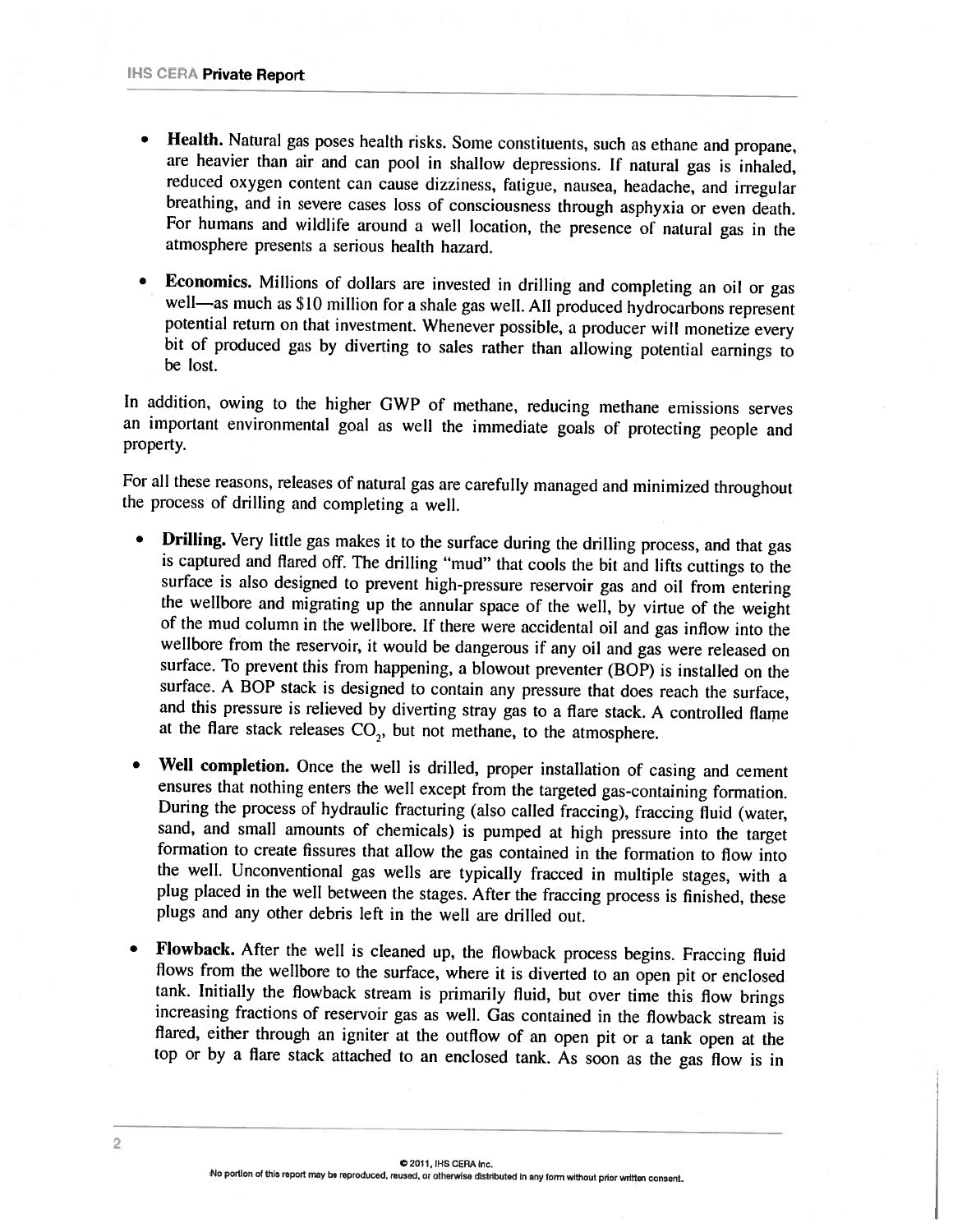sufficient quantity and of adequate quality, it is sent by <sup>p</sup>ipeline to processing facilities and then on to sales.

This process describes the ideal situation, minimizing venting and flaring and maximizing the amount of gas that goes to sale. <sup>A</sup> number of circumstances and inefficiencies can arise that result in greater GHG emissions.

Under some conditions, natural gas produced during flowback cannot be diverted to sales lines. Early production may contain high proportions of  $CO<sub>2</sub>$  or nitrogen that were injected during fraccing or well cleanup or at flow kickoff. These and other contaminants may make the gas stream unacceptable for transportation pipelines. In such cases the gas may have to be flared off until the flow stream meet gas is sporadic and in very small proportions it may he hard to sustain <sup>a</sup> flame on <sup>a</sup> flare stack. In less common instances when flaring itself may he difficult, an operator may elect to avoid the overhead of flaring equipment and "cold vent" gas until the proportion and quality of gas in the flow stream improves and consistent sustained flaring is possible (see the box "Cold Venting").

Sometimes scheduling delays occur in construction of the tie-in pipeline connections that would carry produced gas to gathering and sales pipelines. When the well has been completed and is flowing, shutting in the well can be harmful to its productivity. Therefore

#### Cold Venting

The term cold venting describes the controlled release of small quantities of unflared natural gas to the atmosphere. Most of the fluid that flows out of the wellbore immediately after hydraulic fracturing is water. After the wellbore has purged itself of the initial column of fluid it contained at the end of pumping, a milestone referred to as "bottoms-up" in industry jargon, additional flow coming out large proportions of inert gases such as  $CO<sub>2</sub>$  or nitrogen that were used during the fraccing process.

In cold venting, the flow stream is directed to a device called a gas-buster—essentially a cylinder perforated on the outside and containing a series of baffle trays on the inside. The baffle trays help separate gas from t

Cold venting is no longer industry standard practice in oil and gas operations, although it was common as recently as a decade ago. A few operators have continued to use it during drilling and production in spite of the safety risk it poses, mainly to save on rental charges associated<br>with separation equipment and flare stacks. There have been reported instances where, close<br>to populated settlements, flaring to release unexpected pressures from enclosed storage vessels that could otherwise pose a critical safety hazard. Awareness of the harmful effects of cold venting has caused the practice to fall out of favor. EPA's propose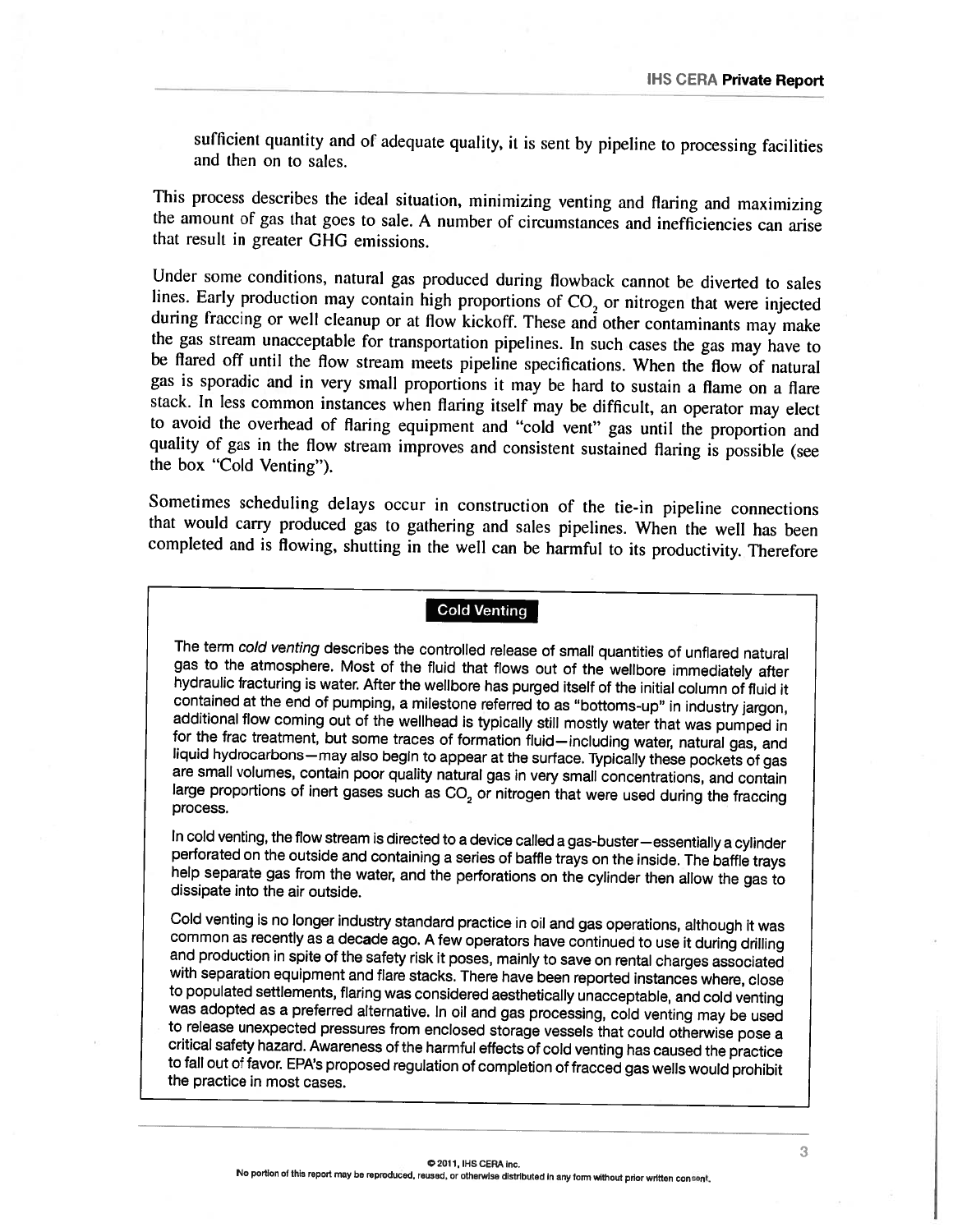an operator may prefer to allow gas flow to continue but flare the gas until pipeline tie-in can he established. This is certainly not an ideal case for the operator, and operators make every effort to have tie-in lines completed by the time a well is producing.

The flaring process converts methane into  $CO<sub>2</sub>$ , a much less potent GHG. However, small amounts of methane may escape into the atmosphere during flaring because the combustion efficiency of flares is not 100 percent. Citing a Gas Resources Institute (GRI) study, EPA assumes that <sup>2</sup> percent of the methane sent to flare escapes into the atmosphere.

In addition, flowback water contains some dissolved methane. Methane has a very low solubility in water, about 35 milligrams per liter at surface temperature and pressure conditions. When flowback waler is pumped into open <sup>p</sup>its, dissolved methane can evaporate into the atmosphere. Although these emissions are very small, open-pit flowback has been losing favor as more and more operators move toward enclosed tanks.

In addition to emissions at the well site, most of the  $CO<sub>2</sub>$  contained in natural gas must be removed to bring the gas up to pipeline quality. Generally this is done at the processing plant, where natural gas liquids (NGLs) contained in the gas stream are also removed. Data from both EPA and the US Energy Information Administration (EIA) suggest that approximately twice as much  $CO<sub>2</sub>$  is removed from gas at processing plants than is released in the field (primarily) during flaring.

#### METHANE AND CO<sub>2</sub> EMISSIONS FROM UNCONVENTIONAL GAS PRODUCTION

Initial production rates (TPs) for shale wells are many times greater than those for conventional wells. Some observers suspect that the growth in shale gas production may have been accompanied by an increase in methane emissions.

In the Background Technical Support Document Greenhouse Gas Emissions Reporting from the Petroleum and Natural Gas Industry released in 2010, EPA greatly increased its estimate of methane emissions from various upstream gas activities. Earlier estimates were based on a 1996 study conducted jointly with GRI. For methane emissions during well completions, EPA created separate categories for conventional and unconventional well completions<br>and increased estimated emissions for both categories. EPA's previous emissions estimate<br>was 0.02 metric tons of methane per well complet estimate of 0.71 metric tons per conventional well and 177 metric tons per unconventional well completion.

EPA used these new emissions factors to revise historical GHG emissions estimates. As a result EPA's estimate of 2006 total upstream GHG emissions from the natural gas and petroleum industries more than doubled, from 90.2 million metric tons of  $CO_2$ -equivalent (mtCO<sub>2</sub>e) to 198 mtCO<sub>2</sub>e.\*

((2 2011 HS CERA Inc.

<sup>\*</sup>US Environmental Protection Agency, Greenhouse Gas Emissions Reporting from the Petroleum and Natural Gas Industry: Background Technical Support Document, 2010, pp. 9–10.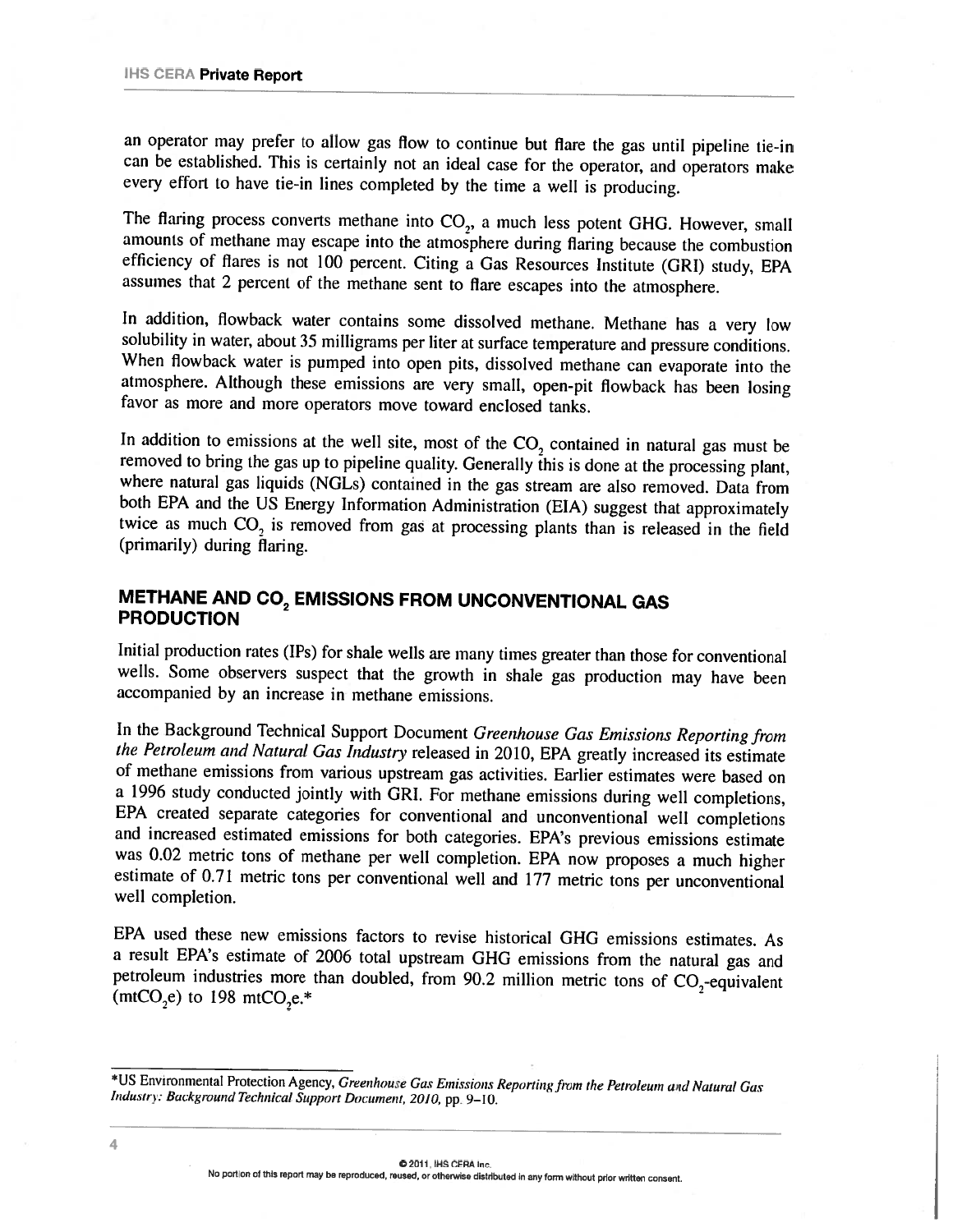In addition to methane, CO, and small amounts of other GHGs are also emitted during gas well completions and other upstream operations. However, EPA has not proposed revisions to the methodology for estimating upstream emissions of these GHGs.

#### New EPA Methodology Overstates Methane Emissions

EPA's new methodology estimates that each unconventional gas well completion emits 9, <sup>175</sup> thousand cubic feet (Mcf) of methane, of which 51 percent is assumed to be flared and the rest vented. But here is the basic problem: EPA's analysis relies on assumptions that are at odds with industry practice and with health and safety considerations at the well site. IHS CERA believes that EPA's methodology for estimating these emissions lacks rigor and should not he used as <sup>a</sup> basis For analysis and decision making.

Where did this higher estimate come from? EPA derived the emissions factor from two slide presentations at Natural Gas STAR technology transfer workshops, one in <sup>2004</sup> and one in 2007.\* These two presentations primarily describe methane that was captured during "green" well completions, not methane emissions. EPA assumes that all methane captured during these green completions would have been emitted in all other completions. This assumption does not reflect industry practice.

In addition to the inappropriate use of the Natural Gas STAR reports, the EPA estimate of methane emissions essentially averages four data points, each of which was generated on the basis of multiple assumptions and rounded to the nearest hundred, thousand, or ten thousand Mcf prior to averaging. As EPA explains in its Background Technical Support Document,

- • "One presentation reported that the emissions from all unconventional well completions were approximately 45 Bcf [billion cubic feet] using 2002 data.... The...high pressure, tight-formation wells emitted...44.7 Bcf. Since there is great variability in the natural gas sector and the resulting emission rates have high uncertainty; the emission rate per unconventional (high-pressure tight formation) wells were rounded to the nearest thousand Mcf ...6,000 Mcf/completion" [emphasis added].\*\* EPA's derivation of this result is unclear but appears to rest on <sup>a</sup> sequence of assumptions about wells drilled in 2002 that seem to be inconsistent with EIA data.
- • "The same Natural Gas STAR presentation provides <sup>a</sup> Partner experience which shares its recovered volume of methane per well.... Again, because of the high variability and uncertainty associated with different completion flowbacks in the gas industry, this was estimated only to the nearest thousand Mcf—10,000 Mcf/completion" [emphasis added].\*\*\* This data point is based on 30 wells drilled in the Fort Worth Basin.
- • In the same presentation, "a vendor/service provider [reported] the total recovered volume of gas for 3 completions.... Again, because of the high variability and uncertainty associated with different completion flowbacks in the gas industry, this was rounded

<sup>\*</sup>EPA, "Green Completions," Natural Gas STAR Producers' Technology Transfer Workshop, September 21, 2004;<br>and EPA, "Reducing Methane Emissions During Completion Operations," Natural Gas STAR Producers' Technology<br>Transfer W

<sup>\*\*\*</sup> EPA Background Technical Support Document, page 87.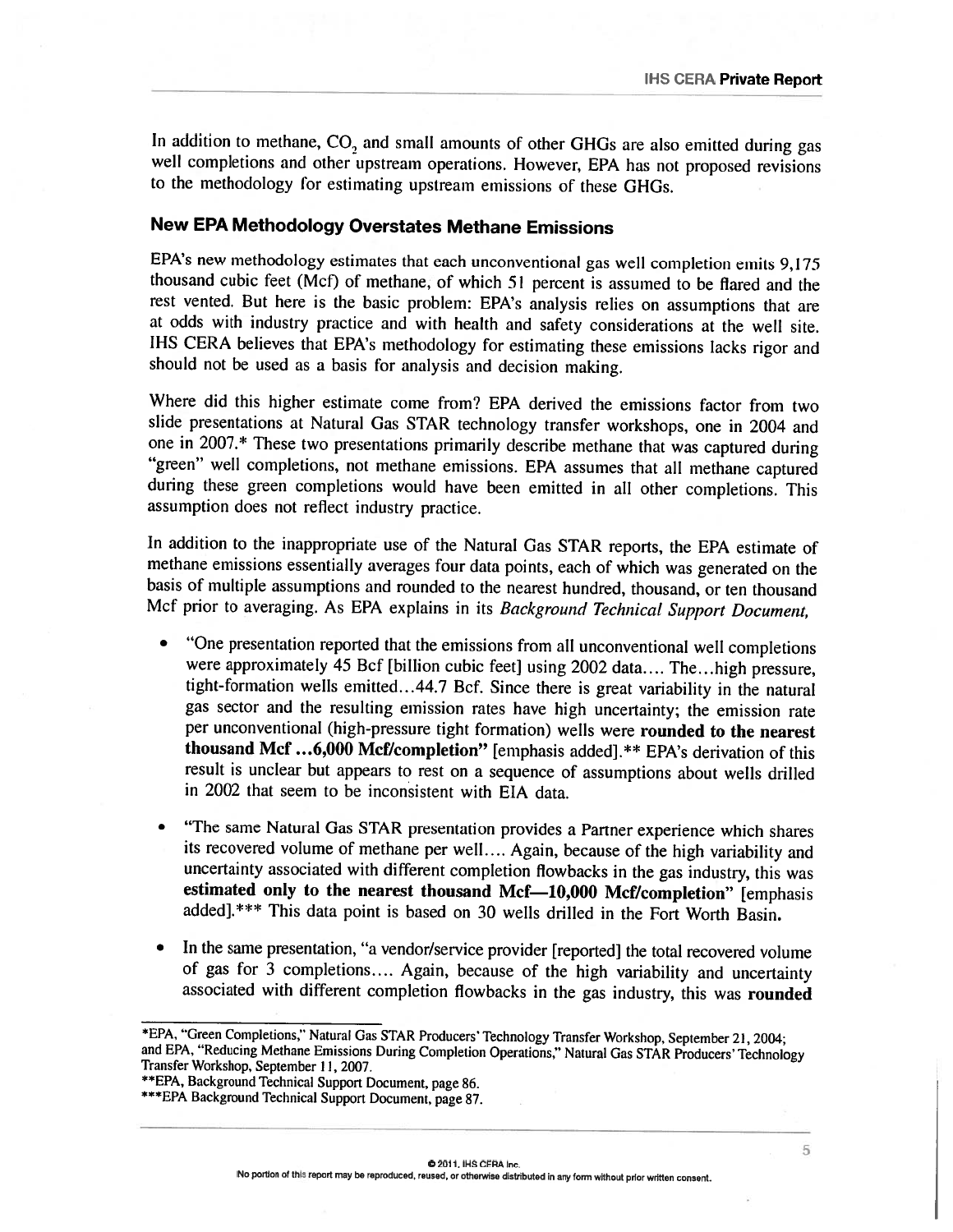to the nearest hundred Mcf-700 Mcf/completion" [emphasis added].\* This data point is based on three coalbed methane wells drilled in the Fruitland Formation in Durango, Colorado.

- "The final Natural Gas STAR presentation with adequate data to determine an average emission rate also presented the total flowback and total completions and recompletions. Because of the high variability and uncertainty associated with different completion flowbacks in the gas industry, this was rounded to the nearest  $10,000$  Mcf—20,000 Mcf/completion" [emphasis added]). \*\* This data point is based on 1,064 wells completed from 2002 through <sup>2006</sup> in the Piceance Basin.
- • "This analysis takes the simple average of these completion flowbacks for the unconventional well completion emission factor: 9,175 Mcf/completion" [emphasis added] (see Figure 1). $***$

To summarize the math, the final emissions factor of 9,175 Mcf per completion that is assumed to apply to all unconventional wells completed in the United States was calculated as the simple average of four (unaudited) data points. EPA rounded each data point to the nearest hundred, thousand, or ten thousand Mcf as <sup>a</sup> way of handling the "high variability and uncertainty" in the industry. These four data points represent very different sample sizes (from three to thousands) and underlying data quality. <sup>A</sup> simple average of these points does not provide <sup>a</sup> rigorous estimate of industry emissions.



#### Figure 1 EPA's Analysis to Determine Methane Emissions

\*\*\*Ibid.

Ibid. 'Ibid.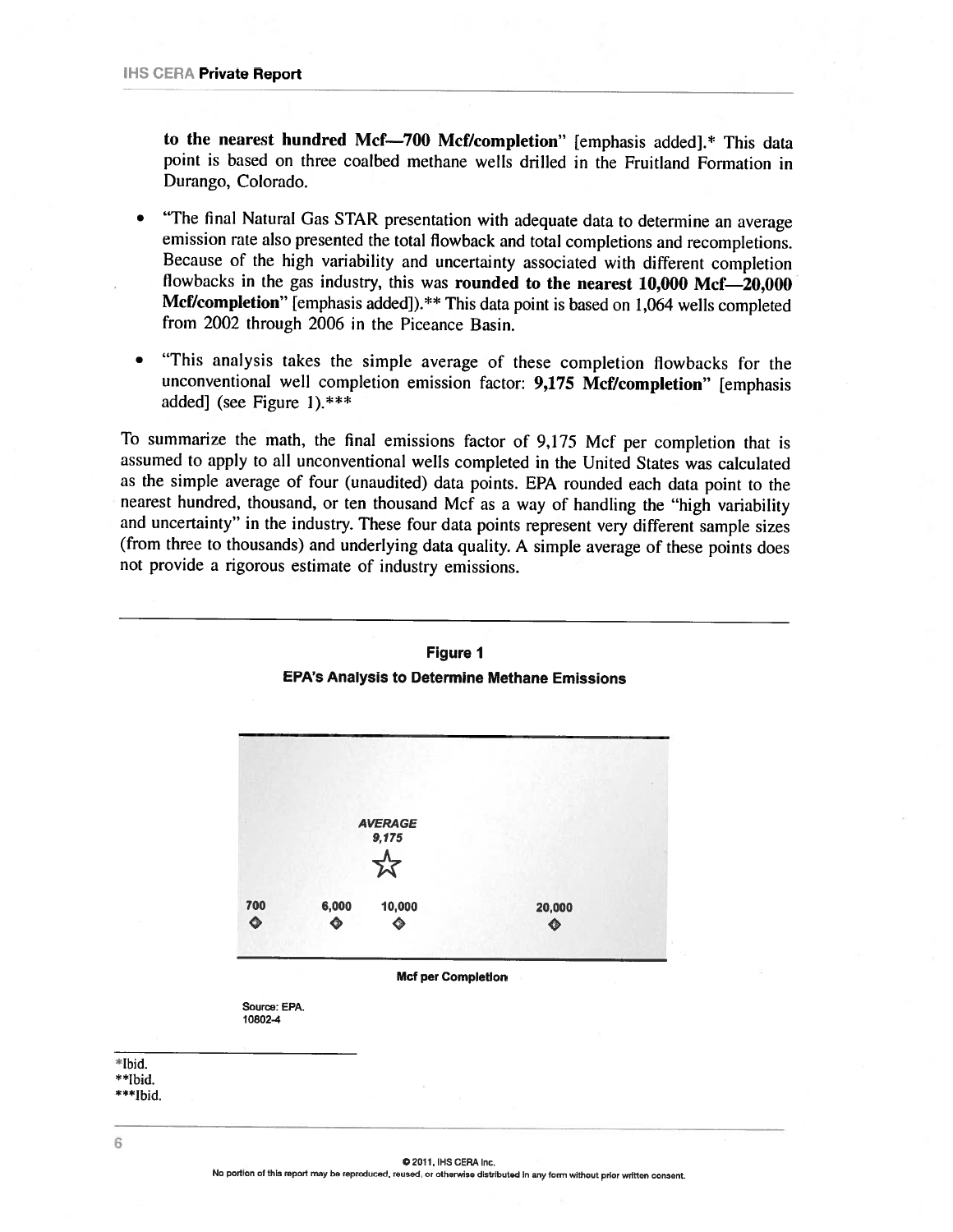Moreover the second and third data points do not refer to methane emissions at all. Rather they represent the amount of gas that was recovered during green completions of natural gas wells—operations designed to capture as much methane as possible during the well completion process. The fourth data point describes operations in which more than <sup>90</sup> percent of flowback gas was recovered and sold. In other words, well completions described in three of the four data points used to derive the average emission factor of 9,175 Mcf per completion emitted little or no methane. EPA's assumption that all methane recovered from these wells would otherwise have been flared or vented is questionable at best, <sup>g</sup>iven the industry practices described earlier and operators' financial interest in sending gas to sale as soon as possible.

EPA's assumption that <sup>49</sup> percent of gas is vented and <sup>51</sup> percent is flared is also based on <sup>a</sup> number of assumptions that do not reflect current industry practice. EPA calculated this ratio as follows.

"Some states regulate that completion and re-completion (workover) flowbacks must be flared or recovered. Industry representatives have shared with EPA that flaring of completions and workovers is required in Wyoming; however, it is not required in Texas, New Mexico, and Oklahoma. EPA assumed that no completions were flared in the Texas, New Mexico, and Oklahoma [sic], and then took the ratio of unconventional wells in Wyoming to the unconventional wells in all four sample states to estimate the percentage of well completions and workovers that are flared. EPA assumed that this sample was indicative of the rest of the U.S. This ratio was estimated to be approximately  $51\%$ ."\*

In other words, the assumed ratio of methane flared versus vented is based on the ratio of unconventional wells in Wyoming (where flaring is required) to wells in Texas, New Mexico, and Oklahoma (where flaring is not required) and extrapolated to the entire United States, <sup>a</sup> questionable assumption. Even more questionable is the use of <sup>a</sup> ratio of wells to make inferences about the production of volumes. The implicit assumption is that production per well is approximately equa<sup>l</sup> not only across the states of Wyoming, Texas, New Mexico, and Oklahoma, but indeed also across the entire United States. Finally, EPA assumed that flaring did not take place if it was not required and that pure methane was vented to the atmosphere. This assumption is clearly at odds with the industry practices described above. The State of Texas has since passed regulations that require monitoring and control of fugitive emissions including methane, ethane, and volatile organic compounds (VOCs) in the Barnett Shale area. Use of equipment to capture and reclaim VOCs is required, any fugitive emissions must be monitored and reported, and any violations must be corrected under the new Texas Commission on Environmental Quality (TCEQ) regulations.\*\*

In summary EPA made two crucial errors in its estimate of methane emissions.

<sup>\*</sup>EPA Background Technical Support Document, page 88.<br>\*\*\*Texas implements new emissions rules for Barnett Shale play," Platts news report January 28, 2011; TCEQ Barnett Shale Area website; see the IHS CERA Private Report Texas Positions Barnett Shale as Role Model for Air Quality Regulations.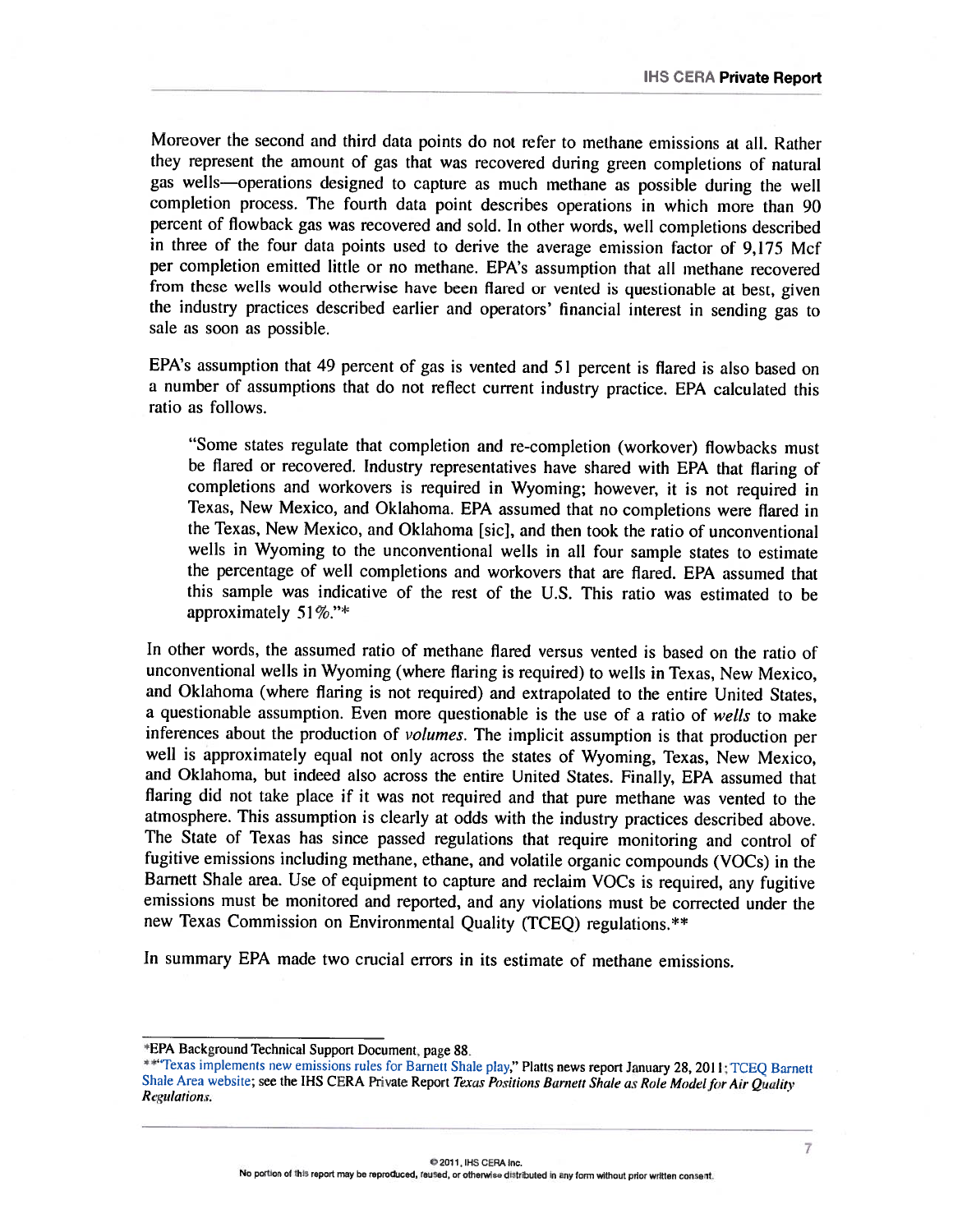- • EPA based the estimate on <sup>a</sup> siniple average of four data points taken from presentations at technical conferences in 2004 and 2007. Three of these data points describe methane captured for sale, not methane emitted.
- • EPA assumes that gas produced during completion is vented, rather than flared, unless flaring is required by state regulation. This assumption is at odds with industry practice and with safe operation of drilling sites.

As <sup>a</sup> result of these questionable assumptions, the overall amount of methane that EPA assumes is emitted during well completion activities does not pass <sup>a</sup> basic test of reasonableness. Methane emissions of 9,175 Mcf per well, if vented during <sup>a</sup> few days of well completion procedures, would create <sup>a</sup> toxic and hazardous environment around the well site. That serious accidents are rare in gas <sup>p</sup>lays suggests that upstream emissions do not regularly rise to such dangerous levels. EPA's estimate certainly does not represent the *average* level of emissions from well completions.

The EPA calculations also ignore that any emissions occurring during flowback do so only in the first few days of the life of the well. Once completed, no further fugitive emissions occur for the 20— to 40-year life of the well excep<sup>t</sup> during extraordinary maintenance events such as workovers, which may be undertaken to address productivity issues. In any given year only about <sup>20</sup> percen<sup>t</sup> of the total gas supply in the United States comes from newly drilled wells.

IHS CERA estimates that in 2010 <sup>a</sup> total 10.7 Bcf per day of gas was produced from gas wells drilled that year. This is about 18 percent of the 58.2 Bcf per day of total gas produced in the US Lower 48. Even if each well had vented all of its eventual daily production of methane during <sup>a</sup> ten-day flowback period—which, as indicated previously, was not the case—the total methane emitted during fiowback procedures in 2010 would have been <sup>107</sup> Bcf. Not only is this only 0.5 percen<sup>t</sup> of the more than <sup>21</sup> trillion cubic feet (Tcf) of gas produced in the US Lower  $48$  in 2010, it represents only  $43$  mtCO, e of methane emissions—far lower than EPA's estimated level of 130 million tons of methane emissions from natural gas field production in 2009. And for reasons already discussed, this is <sup>a</sup> gross overestimate, because first, wells in flowback do not contain methane in quantities equal to their post-completion daily production, and second, most of the methane in fiowback is flared, if not captured for sale.

Finally it should be noted that owing to the greater productivity of shale gas wells, fewer wells now have to be drilled to produce <sup>a</sup> given quantity of natural gas. EIA reports that 33,331 gas wells were drilled in the United States in 2008 and total US gas production that year was 55.1 billion cubic feet (Bcf) per day.\* In <sup>2010</sup> only 18,672 gas wells were drilled, but production rose to 59.1 Bcf per day. The reduction in total wells drilled at least partially offsets any increase in emissions per well that may result from the shift to shale gas development.

 $@$  2011, IHS CERA Inc. No portion of this repor<sup>t</sup> may be reproduced, reused, or otherwise distributed in any form without prior written consent.

<sup>\*</sup>Includes the US Lower 48 and Alaska.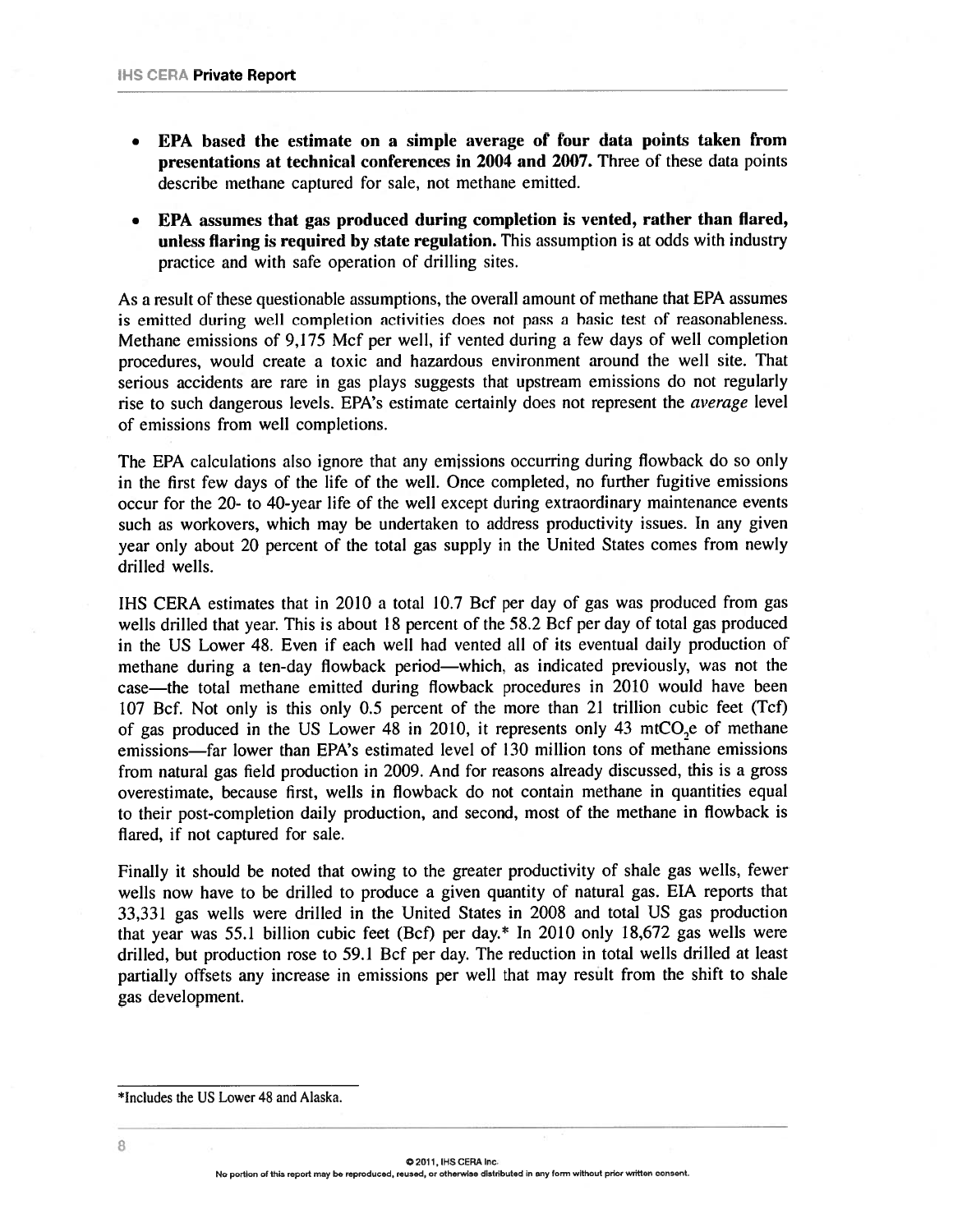## A Cornell Study also Overestimates Methane Emissions

<sup>A</sup> controversial paper in the journal Climatic Change Letters by Robert W. Howarth, Renee Santoro, and Anthony Ingrafica of Cornell University also argues that emissions of methane during flowback from unconventional gas wells is much greater than previously estimated.\*

This paper follows and extends the analysis of the EPA study. It considers methane emissions during flowback from five unconventional gas basins. Data for two of these basins (Barnett and Piceance) are the same as those used in EPA's analysis—the second and fourth data points described above. The paper uses similar data from presentations at EPA Natural Gas STAR workshops for two additional basins (Uinta and Denver-Julesburg).\*\* Data for the fifth basin (Haynesville) is attributed to an IHS report.\*\*\*

IHS data For the Haynesville Shale was misused and severely distorted in the Howarth paper. The analysis included wells that were not in the flowback <sup>p</sup>hase at all; double-counted <sup>a</sup> particularly prolific well; and in the single case of a well tested during the flowback process, assumed that methane was emitted when in fact it was captured for sale, as clearly stated in the IHS report. Appendix 1 contains a letter sent to the editor of *Climatic Change Letters* in response to the misuse of IHS data. Appendix 2 contains an excerpt of the IHS report cited in the Howarth paper. Data for three of the other four basins were estimates of gas recovered from green completions, similar to the methodology used in the EPA analysis. Again, the assumption that *all* of this gas unwarranted.

The Howarth paper states that methane emissions from unconventional gas wells average<br>nearly 2 percent of the ultimate recovery of natural gas over the lifetime of the well (typically<br>20 years or more). By contrast, the au <sup>a</sup> conventional gas well average only 0.01 percent of ultimate recovery. They attribute the greater amount of methane emissions from unconventional wells to the large volume of Fraccing fluids that flow back from these wells and the methane that accompanies the fraccing fluid.

The Howarth estimates assume that daily methane emissions throughout the flowback period actually exceed the wells' IP at completion. This is <sup>a</sup> fundamental error, since the gas stream builds up slowly during flowback.

Compounding this error is the assumption that all flowback methane is vented, when industry practice is to capture and market as much as possible, flaring much of the rest. Vented

<sup>\*</sup>Robert W. Howarth, Renee Santoro, and Anthony Ingraffea. "Methane and the Greenhouse-gas Footprint of Natural Gas from Shale Formations," *Climatic Change Letters*, March 13, 2011.<br>
\*\*J. Samuels, *Emission Reduction Strat* 

Example 1. Eckhardt, B. Knowles, E. Maker, P. Stark, *IHS US Industry Highlights, February–March 2009.* (IHS) Houston, Texas.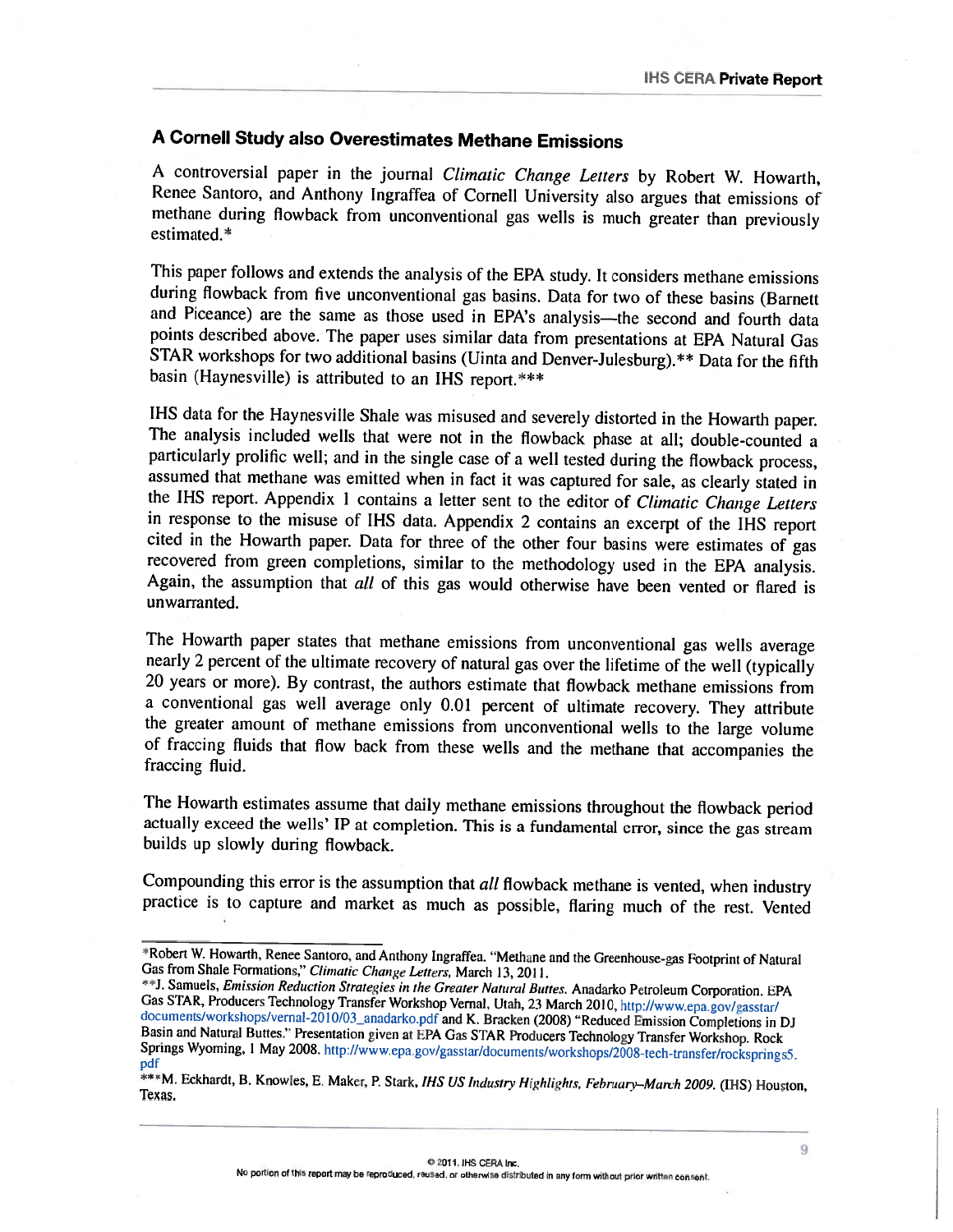emissions of the magnitudes estimated by Howarih Would he extremely dangerous and subject to ignition. The simple fact that fires are rare in all gas-producing areas suggests that this analysis grossly overestimates the quantities of methane that are leaking uncontrolled into the atmosphere at the well site.

# PROPOSED EPA REGULATIONS LARGELY FOLLOW INDUSTRY PRACTICE

On July 28, 2011, EPA proposed new source performance standards under the Clean Air Act that would regulate air emissions during the completion phase of hydraulically fractured gas wells. The proposed regulations require green completion techniques—recovery of gas for sale as soon as technically feasible—and flaring of any produced gas that is not suitable for sale. The regulations also require advance notification of well completions and annual reports that include the details of each well completed during the year and the duration of gas recovery, flaring, and venting at each well.

These proposed standards do not directly regulate emissions of methane or other GHGs. Instead they focus on emissions of sulfur dioxide and VOCs. However, the measures that reduce emissions of these pollutants have the additional benefit of reducing methane emissions as well.

The benefits of the proposed standards are based on EPA's overstated estimate of gas vented during well completion operations and are therefore also overstated in terms of reducing air pollution and emissions of GHG. However, many operators already follow the practices that the standard requires. Common industry practice is to capture gas for sale as soon as it is technically feasible. Gas that cannot be sold is generally flared rather than vented for safety reasons.

The proposed standards have the potential to codify good operating practice in the gas drilling industry. The data collection requirement could also provide much more reliable data on methane emissions from gas well completions, <sup>a</sup> potential benefit to all who seek to better understand GHG emissions from the industry.

#### A QUESTION OF VOLUME

The volume of gas vented or flared is <sup>a</sup> very small percentage of total gas production each year, and IHS CERA believes that EPA has greatly overestimated these volumes. Nonetheless even relatively minute amounts of gas emissions can have an environmental impact. Because the GWP of methane is so much greater than that of  $CO<sub>2</sub>$ , it is important to develop better data on the amount of gas vented versus flared during well completions. The data collection portion of EPA's proposed regulations has the potential to he an important step in the right direction.

The environmental impacts of unconventional gas production have become <sup>a</sup> controversial public issue. Given the rapid growth of unconventional production, rigorous analysis of these effects is important. Such an analysis must be based on facts and clear understanding of industry practices. Recent estimates of the GHG emissions from drilling and completion of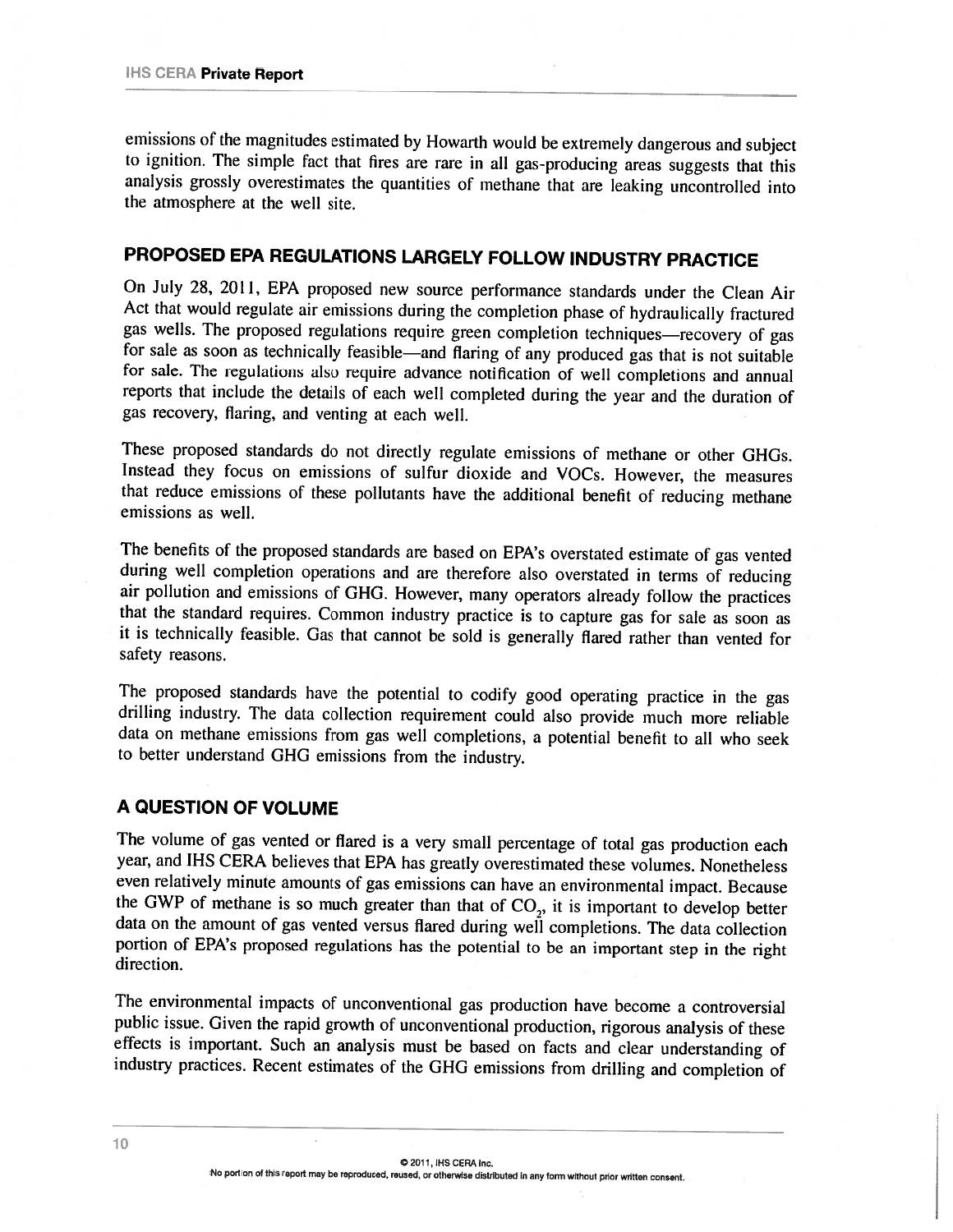unconventional gas wells do not meet this standard. EPA would do better to rely on a new, more appropriate data-driven methodology in addressing GHG emissions.

#### APPENDIX 1

# COMMENT ON "METHANE AND THE GREENHOUSE GAS FOOTPRINT OF NATURAL GAS FROM SHALE FORMATIONS"

Philip H. "Pete" Stark, Vice President, IHS

It has come to my attention that an IHS report, of which I was a co-author, was mis-used and seriously distorted in an article published in *Climatic Change Letters*, "Methane and the Greenhouse Gas Footprint of Natural Gas from Shale Formations" by Robert W. Howarth, Renee Santoro, and Anthony Ingraffea. The article cites our report, US Industry Highlights, February–March, 2009 (attached below), as the basis for their claim that 6,800 thousand cubic meters (Mcm)—or <sup>240</sup> million cubic feet (MMcI) of methane—is released to the atmosphere during a ten-day flow-back period from the Haynesville shale gas play. They go on to conclude that

".. . the methane from shale—gas production escapes to the atmosphere in venting and leaks over the lifetime of a well. These methane emissions are at least 30% more than and perhaps more than twice as great as those from conventional gas. The higher emissions from shale gas occur at the time wells are hydraulically fractured—as methane escapes from flow—back return fluids—and during drill out following the fracturing.''

Our report does not support their conclusion at all. Only one of the Haynesville wells in our report was measured during flow-back—the several days after drilling and fracking but before completion, during which time the drilling and fracking fluids are pushed back out of the well ahead of the gas. That well produced <sup>14</sup> MMcf of natural gas per day, none of which was released to the atmosphere. Our report clearly states that the well was "producing to sales." In other words, the natural gas production was being captured and marketed. Here is the relevant excerpt from our report:

"Also in Woodardville field, Forest Oil said it completed its first horizontal Haynesvifle/ Bossier Shale well in Red Rive Parish. The 1 Moseley "14H" was reported *producing* to sales at the daily rate of 14 million cu ft of gas equivalent through perforations at 12,800—15,260 ft while the operator was still cleaning up frac load." (Emphasis added)

No methane from this well was emitted to the atmosphere, nor does the IFIS report present any evidence of such methane emissions from any other well.

A copy of our full report is attached below.

Other serious, but less egregious misrepresentations of our report in the Howarth team's article include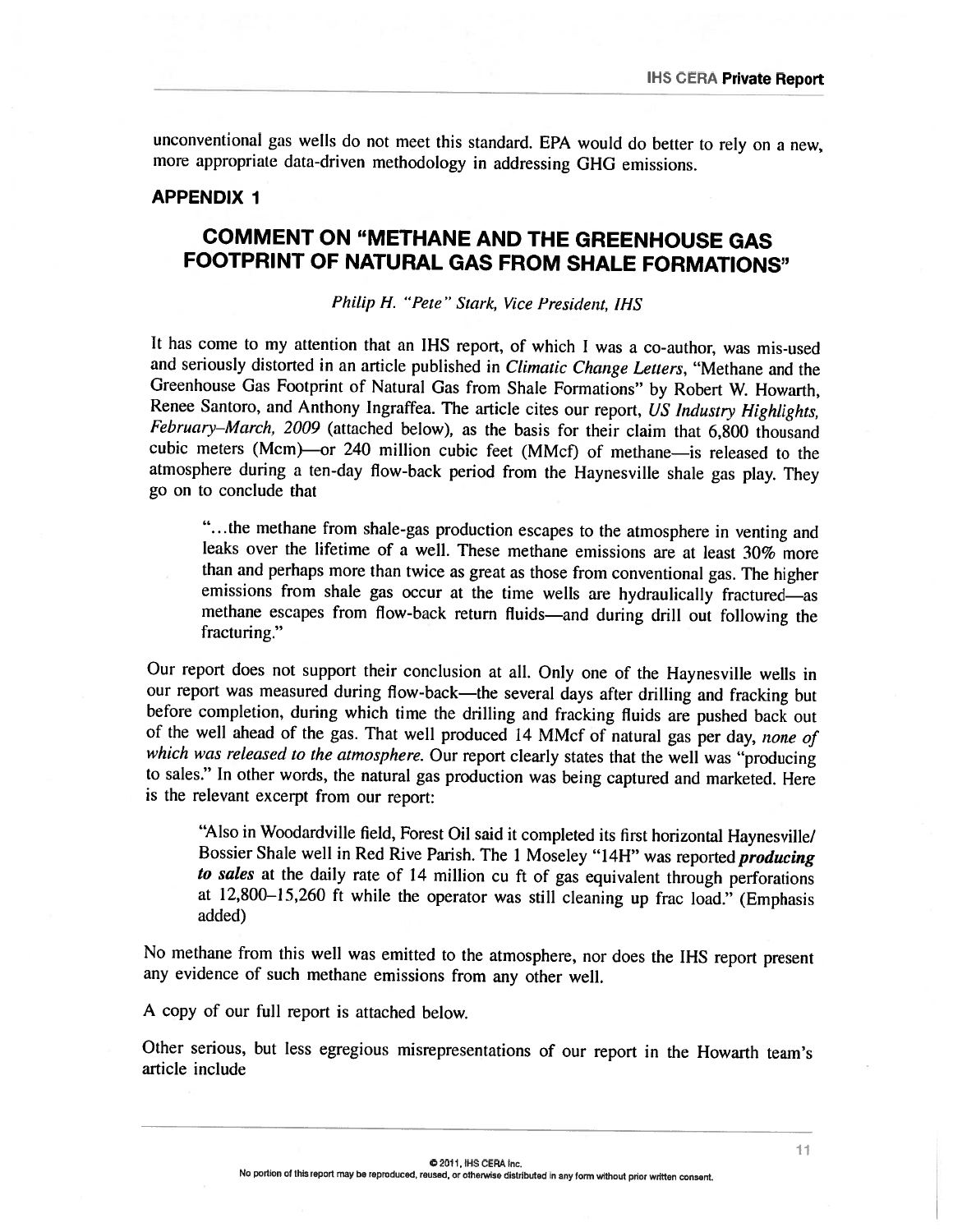- An improper calculation of the average of the individual well flow rates discussed in our report.
- An improper attribution of the (improperly calculated) average flow rates from all the wells as occurring during flow—hack operations. In fact, only one of the ten wells reported was measured during flow-back. The others were measured while the wells were being completed (capped and connected to <sup>p</sup>ipelines).

We reported the results of nine gas well completion tests and one well tested during flowback in the Haynesville Shale during late 2008. In calculating the average flow rates from the ten wells, the Howarth team made a simple error of double-counting the results from the most prolific well in our report. Specifically, we stated that

"The 5 Laxson was tested flowing almost 33.8 million cu ft of gas per day through fracture-treated perforations at 15,416—15,691 ft. Daily absolute open flow was calculated at more than 39.49 million cu ft."

The average production from the 10 well tests was 18.4 MMcf per day, but if you include both the 33.8 MMcf per day Laxson test and the 39.49 MMcf per day open flow calculation for the Laxson well you get the <sup>24</sup> MMcf per day (or <sup>680</sup> Mcm per clay) figure cited in the Howarth article. So the Howarth team apparently counted two production tests from <sup>a</sup> single well in calculating their average for the Haynesville. (By the way, the Laxson well is in the Bossier shale <sup>p</sup>lay, not the Haynesville, although the two <sup>p</sup>lays overlap geographically to some extent.)

It is clear to me that Professor Howarth and his co-authors have not only misinterpreted our data hut they have also claimed that the data support conclusions that in fact the data do not support. As <sup>I</sup> have documented in this comment, the IHS report referenced as the source of their data on methane emissions from the Haynesville only supports <sup>a</sup> conclusion that one Haynesville well tested during flow-back produced <sup>14</sup> MMcf per day, none of which was emitted into the atmosphere.

#### APPENDIX 2

## EXCERPT FROM IHS US INDUSTRY HIGHLIGHTS, FEBRUARY-MARCH, <sup>2009</sup>

#### Marc Eckhardt, Bob Knowles, Ed Marker, and Pete Stark.

Haynesville Shale: Numerous high-volume completions continue to be reported in the Haynesville Shale <sup>p</sup>lay of northwestern Louisiana, including <sup>a</sup> horizontal KCS Resources well that flowed nearly 19.1 million cu ft of gas daily. Located in Elm Grove field in the southern portion of North Louisiana's Bossier Parish, the <sup>6</sup> Woodley "8" was tested through fracture-stimulated perforations at 11,384—15,450 ft. Less than <sup>a</sup> half-mile to the east in the same section is the company's 3-Alt Osborne "8" which previously flowed 18.7 million cu ft of gas per day. Also nearby are the recently completed KCS-operated <sup>4</sup> Mack Hogan (14.7 million cu ft daily), <sup>5</sup> Roos "A" (14.6 million cu ft), 5-Alt Goodwin "9" (21.1 million cu ft) and <sup>13</sup> Elm Grove Plantation "30" (20.3 million cu ft).